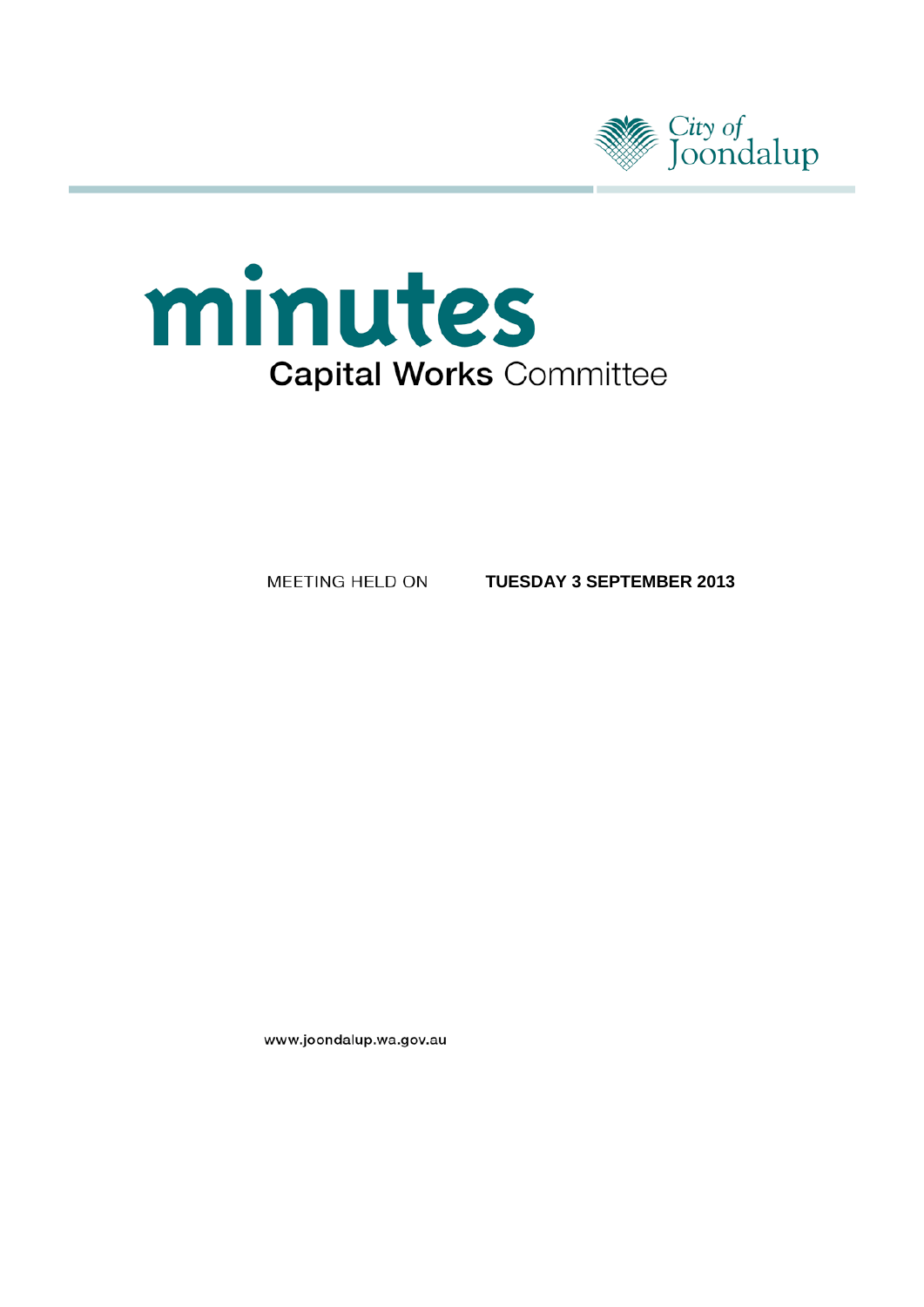# **TABLE OF CONTENTS**

| Item No.       | <b>Title</b>                                                                   | Page No. |
|----------------|--------------------------------------------------------------------------------|----------|
|                | <b>Declaration of Opening</b>                                                  | 3        |
|                | Apologies/Leave of absence                                                     | 3        |
|                | <b>Confirmation of Minutes</b>                                                 | 4        |
|                | Announcements by the Presiding Member without discussion                       | 4        |
|                | Declarations of Interest                                                       | 4        |
|                | Identification of matters for which the meeting may sit behind<br>closed doors | 4        |
|                | Petitions and deputations                                                      | 4        |
|                | Reports                                                                        | 5        |
| 1              | Update On 2013-14 Capital Works Program                                        | 5        |
| $\overline{2}$ | Monthly Capital Works Project Reports                                          | 8        |
|                | Motions of which previous notice has been given                                | 15       |
|                | Requests for Reports for future consideration                                  | 15       |
|                | Closure                                                                        | 15       |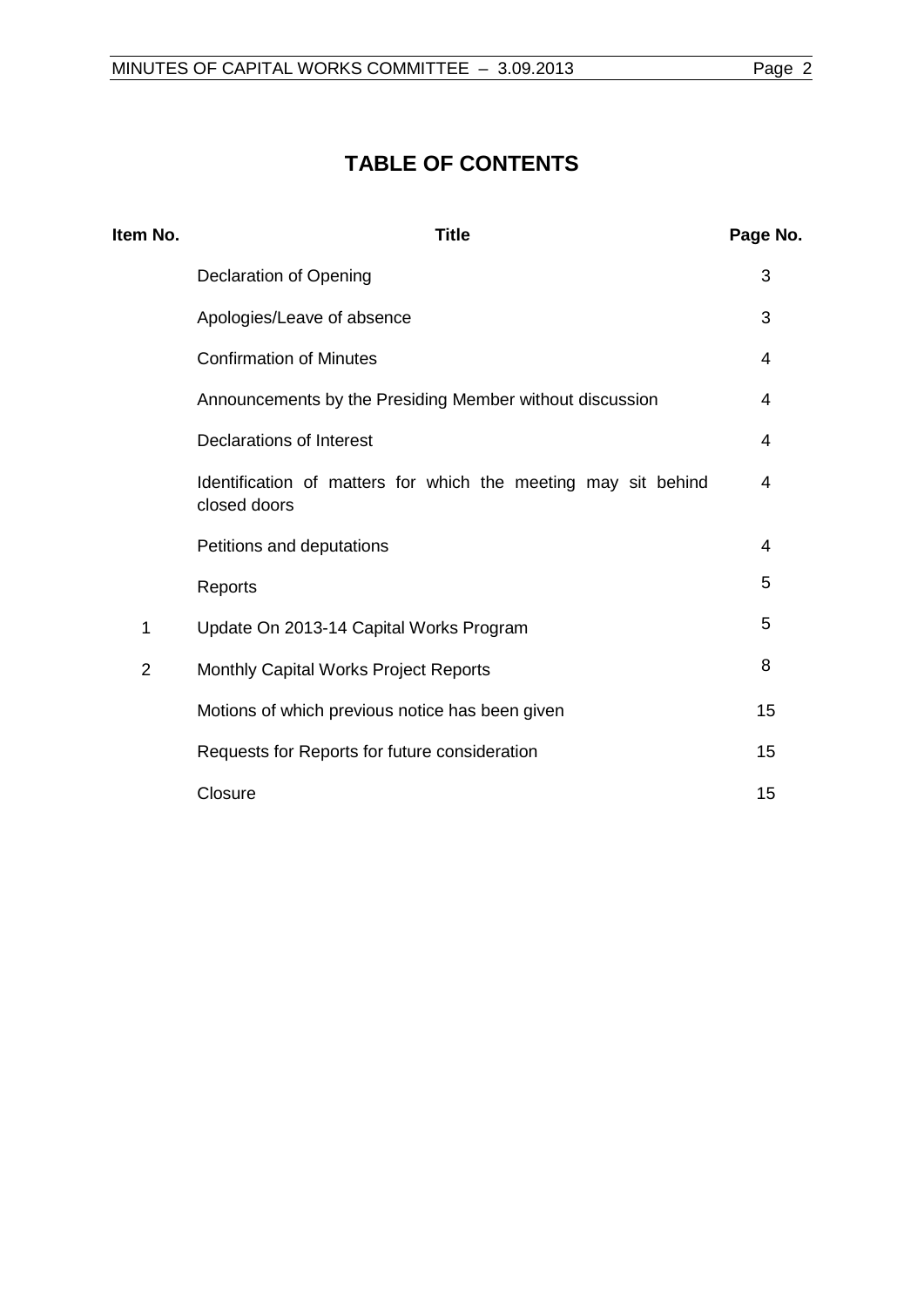# **CITY OF JOONDALUP**

### **MINUTES OF THE CAPITAL WORKS COMMITTEE MEETING HELD IN CONFERENCE ROOM 2, JOONDALUP CIVIC CENTRE, BOAS AVENUE, JOONDALUP ON TUESDAY 3 SEPTEMBER 2013.**

# **ATTENDANCE**

### **Committee Members:**

| Mayor Troy Pickard |                              |
|--------------------|------------------------------|
| Cr Brian Corr      |                              |
| Cr Kerry Hollywood | Deputising for Cr Tom McLean |
| Cr Teresa Ritchie  |                              |
| Cr Philippa Taylor |                              |

from 6.17pm

### **Officers:**

| Mr Mike Tidy     | <b>Director Corporate Services</b> |
|------------------|------------------------------------|
| Mr Nico Claassen | Director Infrastructure Services   |
| Mr Brad Sillence | <b>Manager Governance</b>          |
| Mr John Byrne    | Governance Coordinator             |

*Due to the absence of the Presiding Member and Deputy Presiding Member, the committee members in attendance chose a Presiding Member from amongst themselves, being Mayor Pickard.*

# <span id="page-2-0"></span>**DECLARATION OF OPENING**

The Presiding Member declared the meeting open at 5.48pm.

# <span id="page-2-1"></span>**APOLOGIES/LEAVE OF ABSENCE**

### **Apologies**

Cr Geoff Amphlett, JP Cr Christine Hamilton-Prime

### **Leave of Absence**

| Cr Tom McLean, JP | 22 August to 18 September 2013 inclusive.   |
|-------------------|---------------------------------------------|
| Cr Liam Gobbert   | 23 August to 23 September 2013 inclusive.   |
| Cr Brian Corr     | 8 September to 27 September 2013 inclusive. |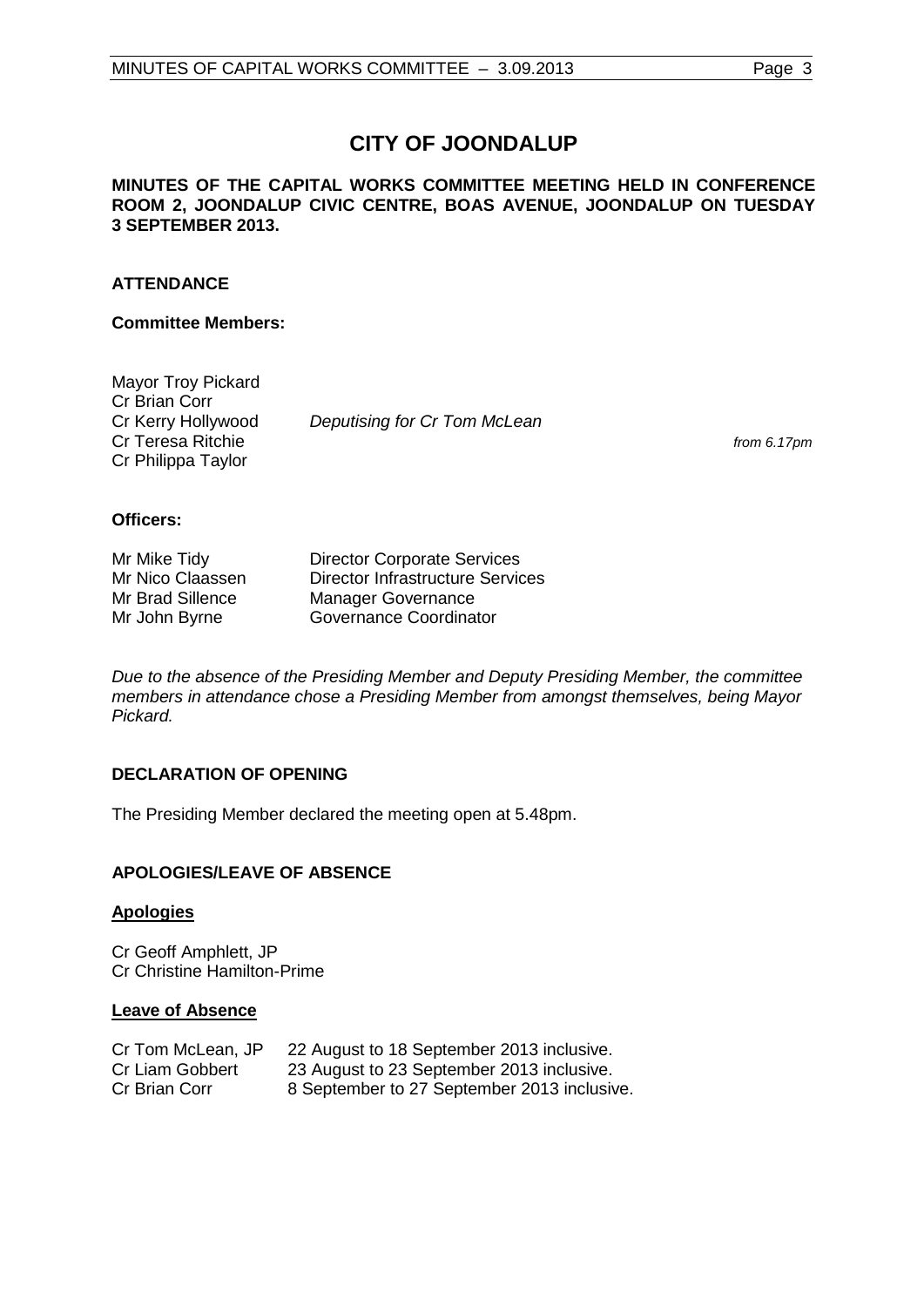# <span id="page-3-0"></span>**CONFIRMATION OF MINUTES**

# MINUTES OF THE CAPITAL WORKS COMMITTEE MEETING HELD ON 6 AUGUST 2013

**MOVED Cr Taylor SECONDED Mayor Pickard that the minutes of the meeting of the Capital Works Committee held on 6 August 2013 be confirmed as a true and correct record.**

### **The Motion was Put and CARRIED (4/0)**

**In favour of the Motion:** Mayor Pickard, Crs Corr, Hollywood and Taylor.

# <span id="page-3-1"></span>**ANNOUNCEMENTS BY THE PRESIDING MEMBER WITHOUT DISCUSSION**

Nil.

### <span id="page-3-2"></span>**DECLARATIONS OF INTEREST**

Nil.

### <span id="page-3-3"></span>**IDENTIFICATION OF MATTERS FOR WHICH THE MEETING MAY SIT BEHIND CLOSED DOORS**

In accordance with Clause 76 of the City's *Standing Orders Local Law 2005*, this meeting was not open to the public.

# <span id="page-3-4"></span>**PETITIONS AND DEPUTATIONS**

Nil.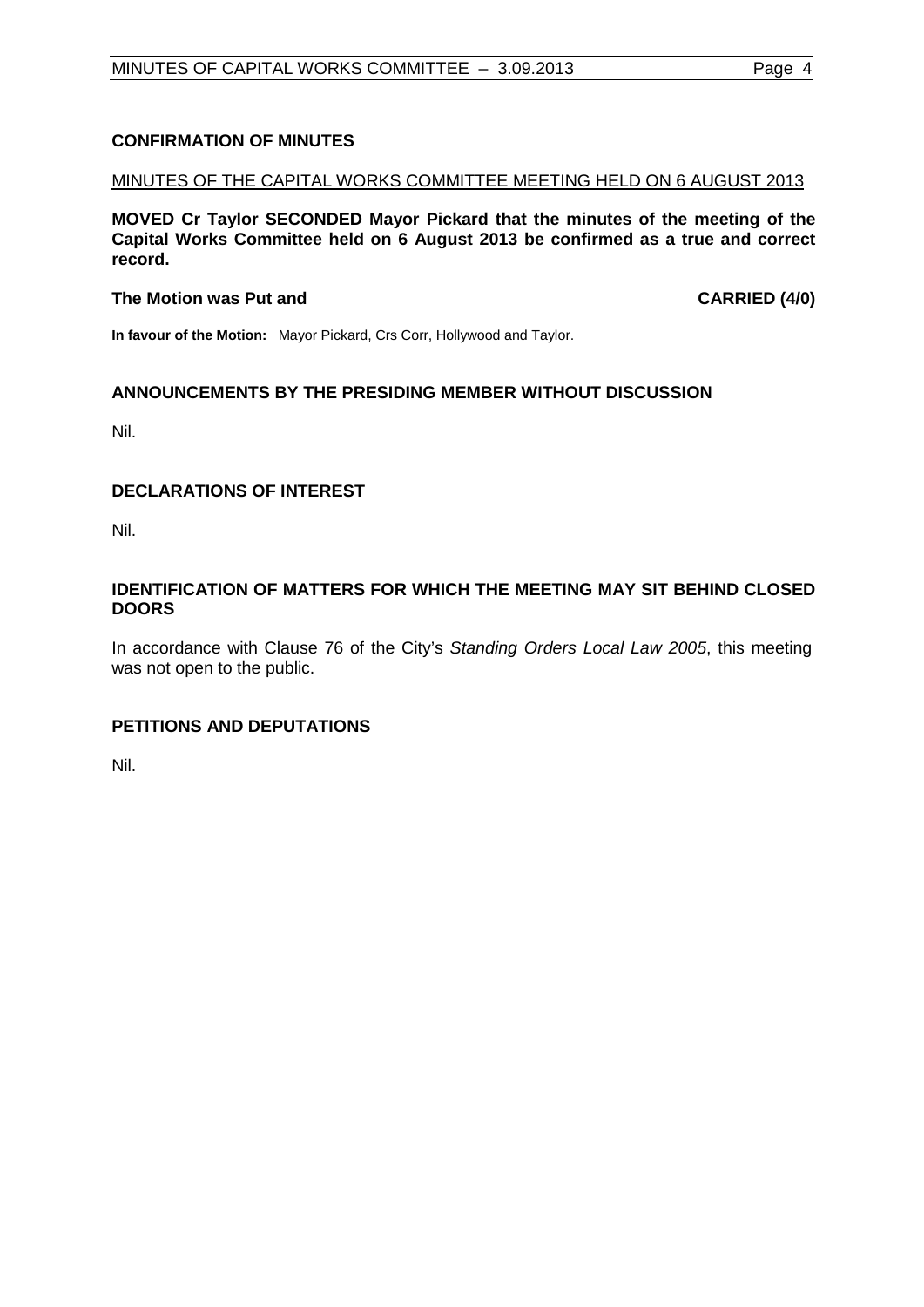# <span id="page-4-0"></span>**REPORTS**

<span id="page-4-1"></span>

| <b>ITEM1</b>                          | <b>UPDATE ON 2013-14 CAPITAL WORKS PROGRAM</b>                                                                                                         |  |
|---------------------------------------|--------------------------------------------------------------------------------------------------------------------------------------------------------|--|
| <b>WARD</b>                           | All                                                                                                                                                    |  |
| <b>RESPONSIBLE</b><br><b>DIRECTOR</b> | Mr Nico Claassen<br>Infrastructure Services                                                                                                            |  |
| <b>FILE NUMBER</b>                    | 102496, 101515, 101515                                                                                                                                 |  |
| <b>ATTACHMENT</b>                     | Attachment 1<br>Capital Works Project Report 2013-14                                                                                                   |  |
| <b>AUTHORITY / DISCRETION</b>         | Information - includes items provided to Council for<br>information purposes only that do not require a decision of<br>Council (that is for 'noting'). |  |

### **PURPOSE**

For the Capital Works Committee to note the update on the 2013-14 Capital Works Program.

### **EXECUTIVE SUMMARY**

The Capital Works Project Report for the 2013-2014 program, as at 31 July 2013, is attached (Attachment 1 refers).

*It is recommended that the Capital Works Committee NOTES the report on the Capital Works Projects for 2013-14 as at 31 July 2013 forming Attachment 1 to this Report.*

### **BACKGROUND**

At its meeting held on 15 May 2012 (CJ094-05/12 refers), Council resolved inter alia to establish a Capital Works Committee to:

- *Oversee the monthly progress of the City's annual Capital Works Program and review of the City's Five Year Capital Works Program.*
- *Oversee the long term planning of major capital works projects not being the role of a Council Committee established for such purposes.*
- *Consider recommendations to modify the City's Capital Works.*

### **DETAILS**

The Capital Works Project Report for the 2013-14 program, as at 31 July 2013, is provided at Attachment 1.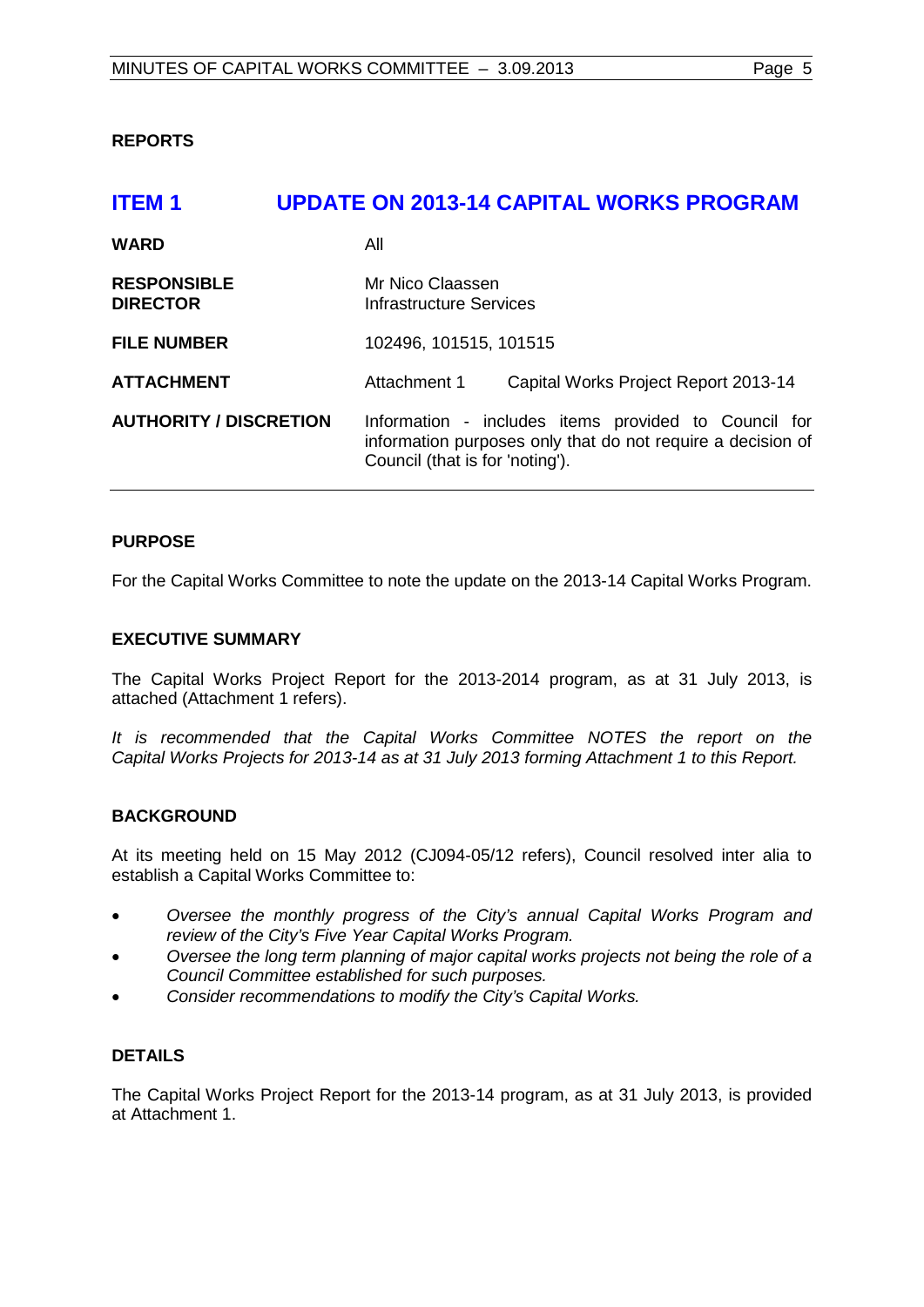# **Legislation / Strategic Community Plan / policy implications**

**Legislation** Sections 5.17 and 6.8 of the *Local Government Act 1995.*

A committee cannot make decisions, on behalf of the Council, that require an absolute majority decision (section 5.17 of the *Local Government Act 1995)*, in which case, and in accordance with Section 6.8 of the *Local Government Act 1995,* includes approving expenditure not included in the City's Annual Budget. The Capital Works Committee could only recommend to the Council to approve or modify capital works projects.

### **Strategic Community Plan**

- **Key theme** Financial Sustainability.
- **Objective** Major project delivery.
- **Strategic initiative** Not applicable.
- **Policy** Not applicable.

### **Risk management considerations**

Not applicable.

### **Financial/budget implications**

Not applicable.

### **Regional significance**

Not applicable.

### **Sustainability implications**

Not applicable.

### **Consultation**

Not applicable.

### **COMMENT**

The Capital Works Project Report for the 2013-14 program provides an update on the capital work activities undertaken as at 31 July 2013.

### **VOTING REQUIREMENTS**

Simple Majority.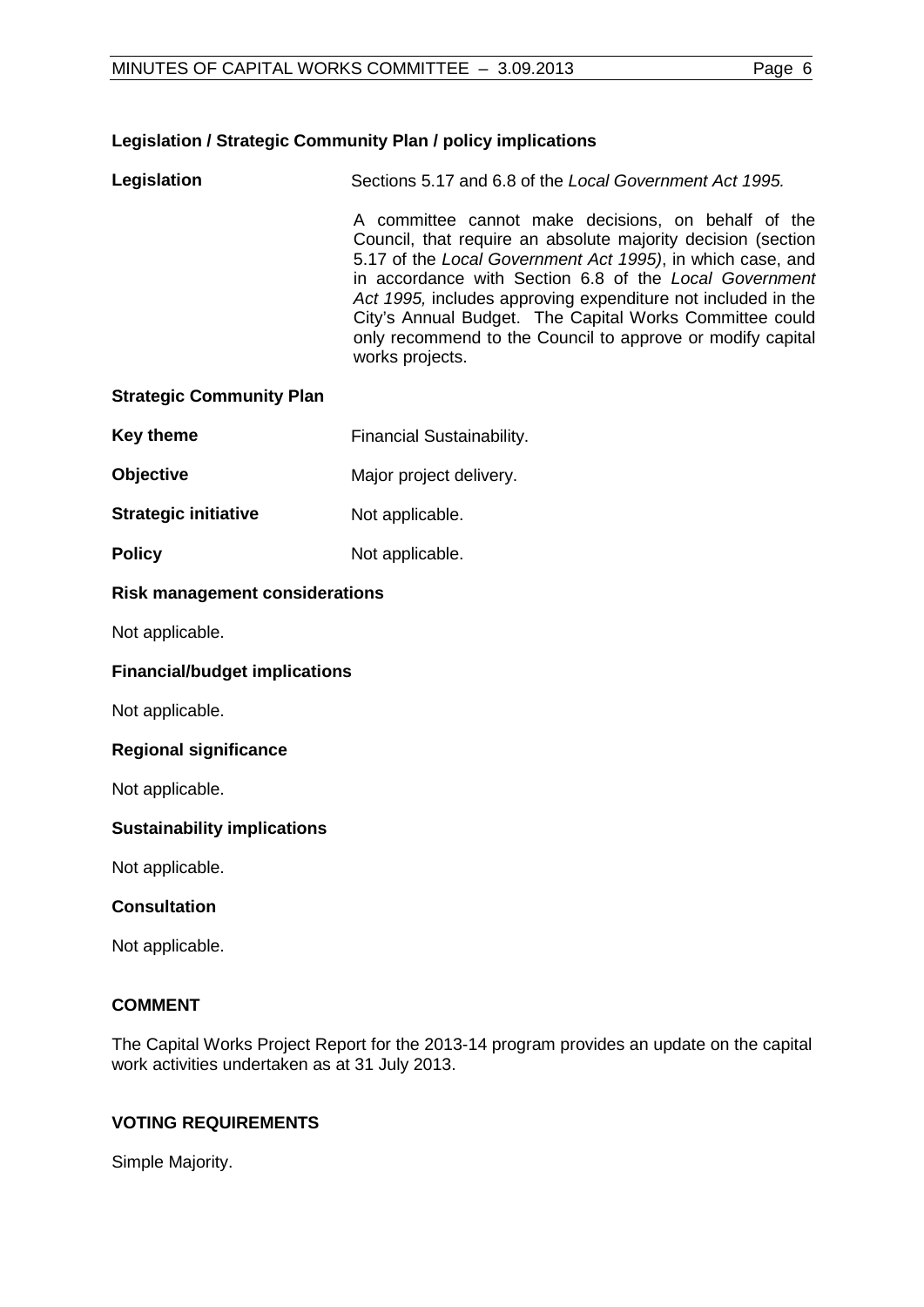### **OFFICER'S RECOMMENDATION**

That the Capital Works Committee NOTES the report on the Capital Works Projects for 2013-14 as at 31 July 2013 forming Attachment 1 to this Report.

### **MOVED Cr Hollywood, SECONDED Cr Taylor that the Capital Works Committee:**

- **1 NOTES the report on the Capital Works Projects for 2013-14 as at 31 July 2013 forming Attachment 1 to this Report;**
- **2 REQUESTS a report identifying the design, location and costing for the final main entry statement and associated funding options.**

### **The Motion was Put and CARRIED (4/0)**

**In favour of the Motion:** Mayor Pickard, Crs Corr, Hollywood and Taylor.

*Appendix 1 refers*

*[To access this attachment on electronic document, click here: Attach1agnCWC030913.pdf](http://www.joondalup.wa.gov.au/files/committees/CWOC/2013/Attach1agnCWC030913.pdf)*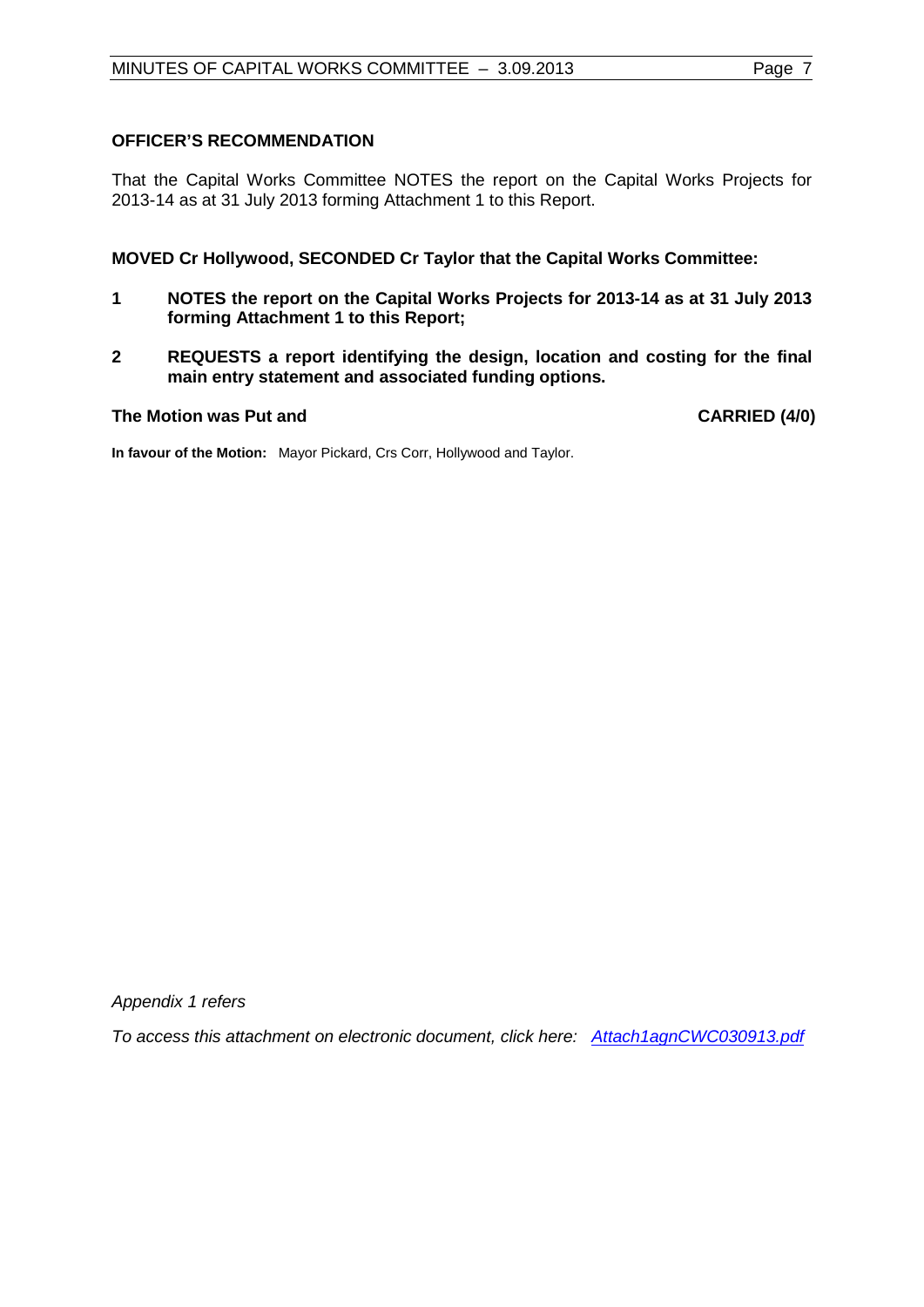# <span id="page-7-0"></span>**ITEM 2 MONTHLY CAPITAL WORKS PROJECT REPORTS**

| <b>WARD</b>                           | All                                                                                                                                                    |                                                                                                                                                           |
|---------------------------------------|--------------------------------------------------------------------------------------------------------------------------------------------------------|-----------------------------------------------------------------------------------------------------------------------------------------------------------|
| <b>RESPONSIBLE</b><br><b>DIRECTOR</b> | Mr Nico Claassen<br>Infrastructure Services                                                                                                            |                                                                                                                                                           |
| <b>FILE NUMBER</b>                    | 102496, 101515                                                                                                                                         |                                                                                                                                                           |
| <b>ATTACHMENTS</b>                    | Attachment 1<br>Attachment 2<br><b>Attachment 3</b><br>Attachment 4                                                                                    | <b>Currambine Community Centre</b><br>Delamere Park construction<br>Entry Statements and suburban entry<br>statements<br>Hodges Drive duplication         |
|                                       | Attachment 5<br>Attachment 6                                                                                                                           | Marmion Foreshore car park<br>Hillarys and Mawson Park – landscape<br>upgrade - Phase 2                                                                   |
|                                       | Attachment 7<br>Attachment 8<br>Attachment 9<br>Attachment 10                                                                                          | Warrandyte Park - landscape upgrade<br>Shenton Avenue landscaping<br>Admiral Park refurbishment<br>Iluka District Open Space - sports<br>lighting upgrade |
|                                       | <b>Attachment 11</b><br>Attachment 12<br>Attachment 13                                                                                                 | Otago Park - sump beautification<br>Joondalup City Centre lighting<br>Multi-storey car park - Boas Avenue                                                 |
| <b>AUTHORITY / DISCRETION</b>         | Information - includes items provided to Council for<br>information purposes only that do not require a decision of<br>Council (that is for 'noting'). |                                                                                                                                                           |

### **PURPOSE**

For the Capital Works Committee to note the monthly project status reports for capital works projects.

### **EXECUTIVE SUMMARY**

At the Capital Works Committee meeting held on 6 August 2013 the Committee determined which capital works project reports were required and the frequency of reporting. The monthly project reports are attached (Attachments 1-13).

# **BACKGROUND**

At its meeting held on 6 August 2013 the Capital Works Committee requested that the following project reports from the 2013-14 Capital Works Program be provided on a bi-monthly basis: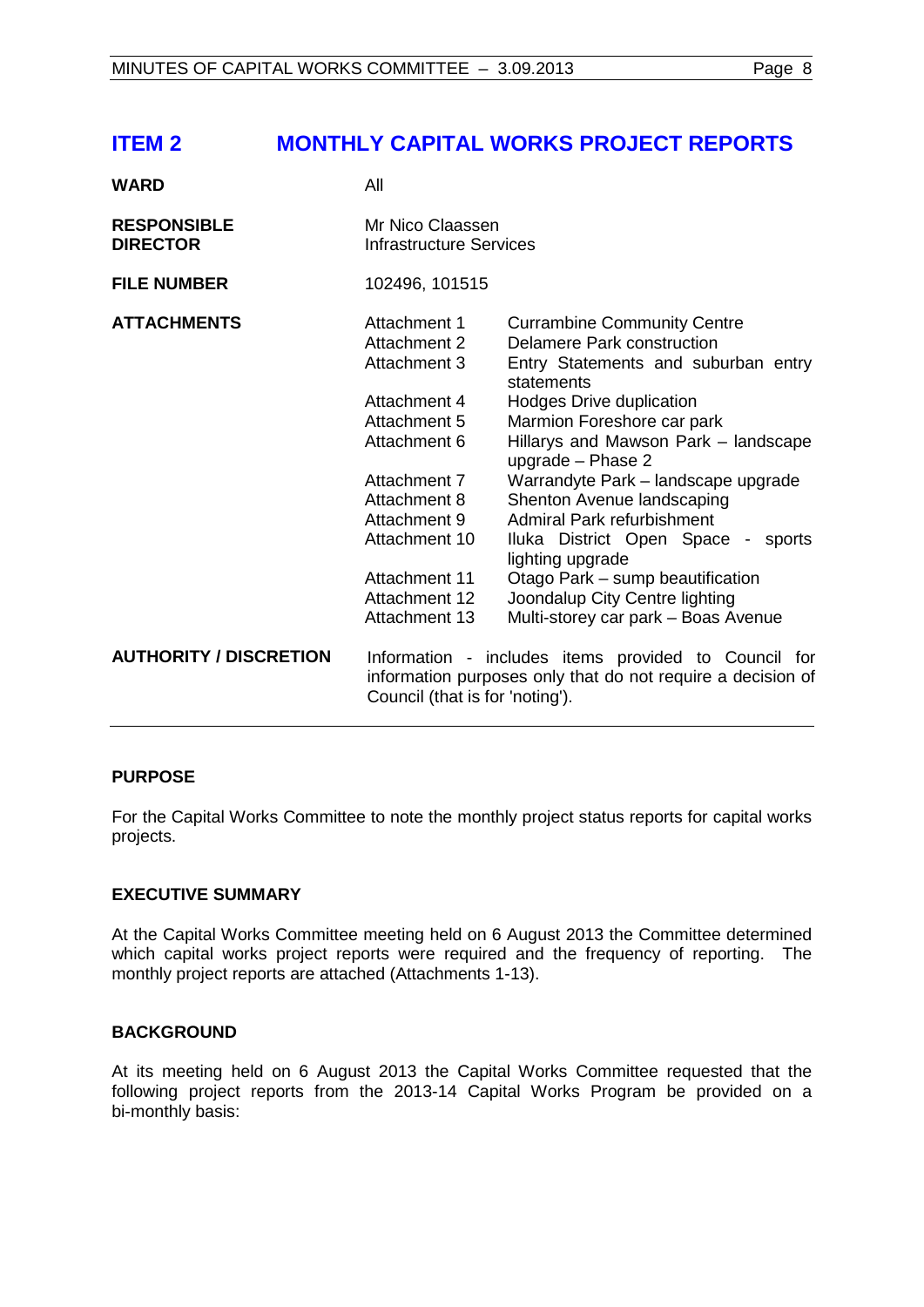- Currambine Community Centre.
- Delamere Park construction.
- Entry statements and suburban entry statements.
- Hodges Drive duplication.
- Marmion Foreshore car park.
- Mawson Park landscape upgrade Phase 2.
- Hillarys Park landscape upgrade Phase 2.
- Warrandyte Park landscape upgrade.
- Shenton Avenue landscaping.
- Admiral Park refurbishment.
- Suburban entry statements Marmion, Kinross, Joondalup.
- Iluka District Open Space sports lighting upgrade.
- Otago Park sump beautification.
- Joondalup City Centre lighting.
- Warwick Leisure Centre extension.
- Multi-storey car park Boas Avenue.

# **DETAILS**

A summary of the projects and their current status is detailed below, with more detailed information in the attached project reports.

### Currambine Community Centre

- Project description: Design, tender and project management of the construction of Currambine Community Centre and car park.
- Current status: Works on the community centre are progressing well and are on schedule.

Ceiling above stage area in main hall has been raised.

### Delamere Park construction

Project description: Community Consultation, design, tender and construction of Delamere Park at Lot 1574 adjacent to Delamere Avenue, Currambine.

Current Status: Tender documentation completed.

Tender review completed Friday 26 July 2013.

Tender scheduled for advertising on Saturday 3 August 2013 with closing date on Thursday 22 August 2013.

### Entry statements and suburban entry statements

Project description: Installation of two Entry Statements to be installed at both ends of Marmion Avenue. The Entry Statement project underpins the concept of 'a memorable gateway into the City of Joondalup, with visitors and residents "moving through" the design'. The scope of the project includes the fabrication and installation of exit and entry signage, interpretive poles, lighting, safety barriers and associated landscaping.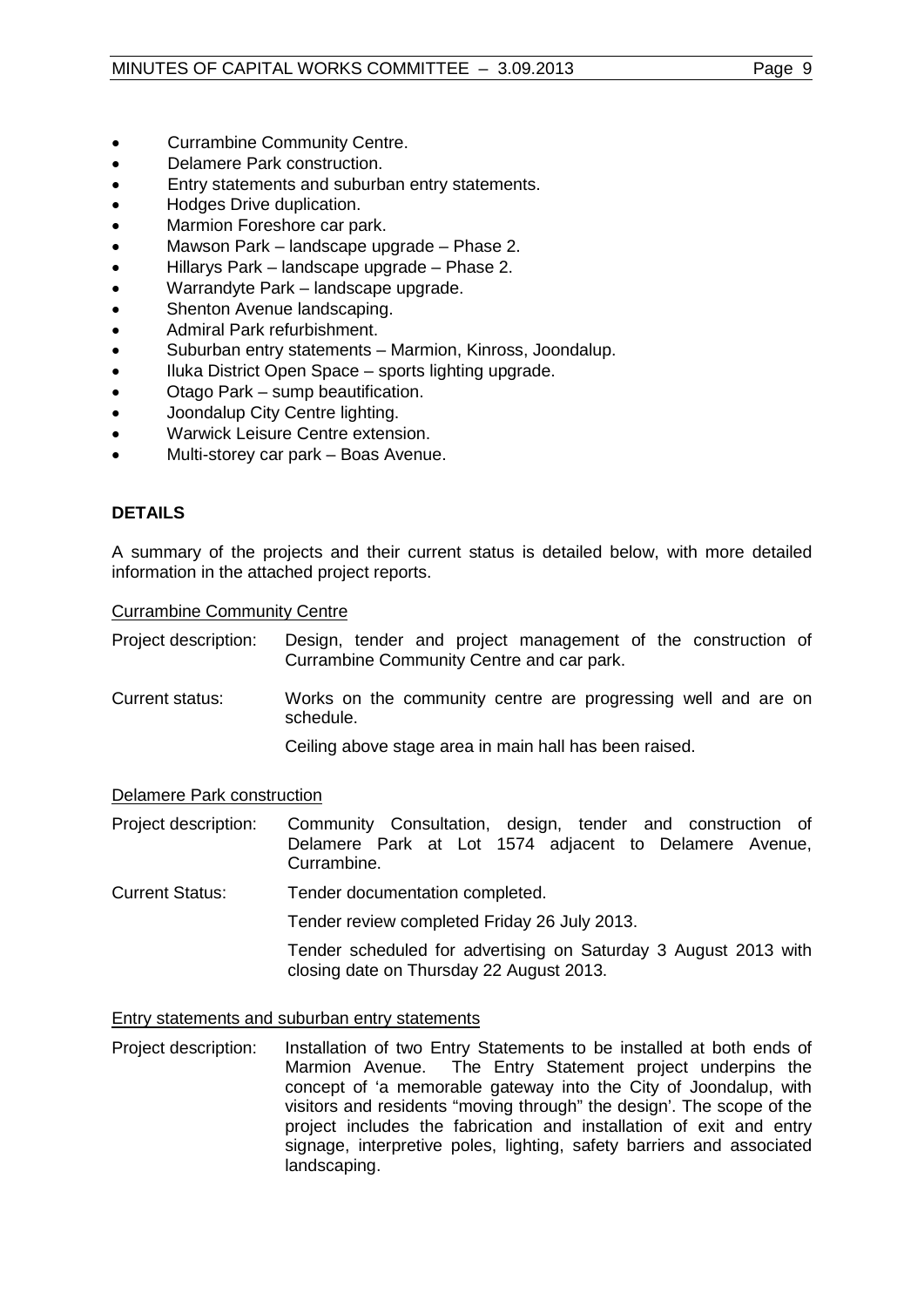Current status: Revised design for non frangible poles completed and request for quotes are in progress for supply and installation of non frangible poles.

> Review of text and logo to be included on monolith entry and exit signs completed by Marketing and Communication Services.

> Final design documentation is in progress for monolith entry and exit signs.

Liaison with Western Power is in progress.

### Hodges Drive duplication

- Project description: The duplication of the existing carriageway to link with the constructed dual carriageway east of Marmion Avenue and includes a new dual lane roundabout at Venturi Drive, upgrade of the existing roundabout at Constellation Drive and a tie into the existing Ocean Reef Road roundabout.
- Current status: Contractors completed construction works at the end of July including line marking. Western Power works are progressing with approximately 80%

Marmion Foreshore car park

- Project description: To design and construct a decked public parking facility of around 80 bays to the north of the MAAC.
- Current status: City officers have re-designed the car park to align the entrance with traffic treatments on West Coast Drive.

Meeting to be held with MAAC in August to finalise design.

Hillarys Park & Mawson Park – landscape upgrade – Phase 2

completed.

- Project description: Stage One of the Landscape Master Planning upgrades to Hillarys Park and Mawson Park were completed in 2012–13. This mainly involved the installation of new irrigation systems aimed to reduce water consumption. Stage Two of these projects are to improve access, aesthetics and amenity while continuing to provide high quality recreational opportunities for the community.
- Current status: Concept design complete.

Detail design being prepared.

### Warrandyte Park – landscape upgrade

- Project description: Landscape Master Plan Upgrade Phase 1 irrigation upgrades / Phase 2 landscaping using hydro-zoning principles.
- Current Status: Site investigations undertaken and concept design prepared.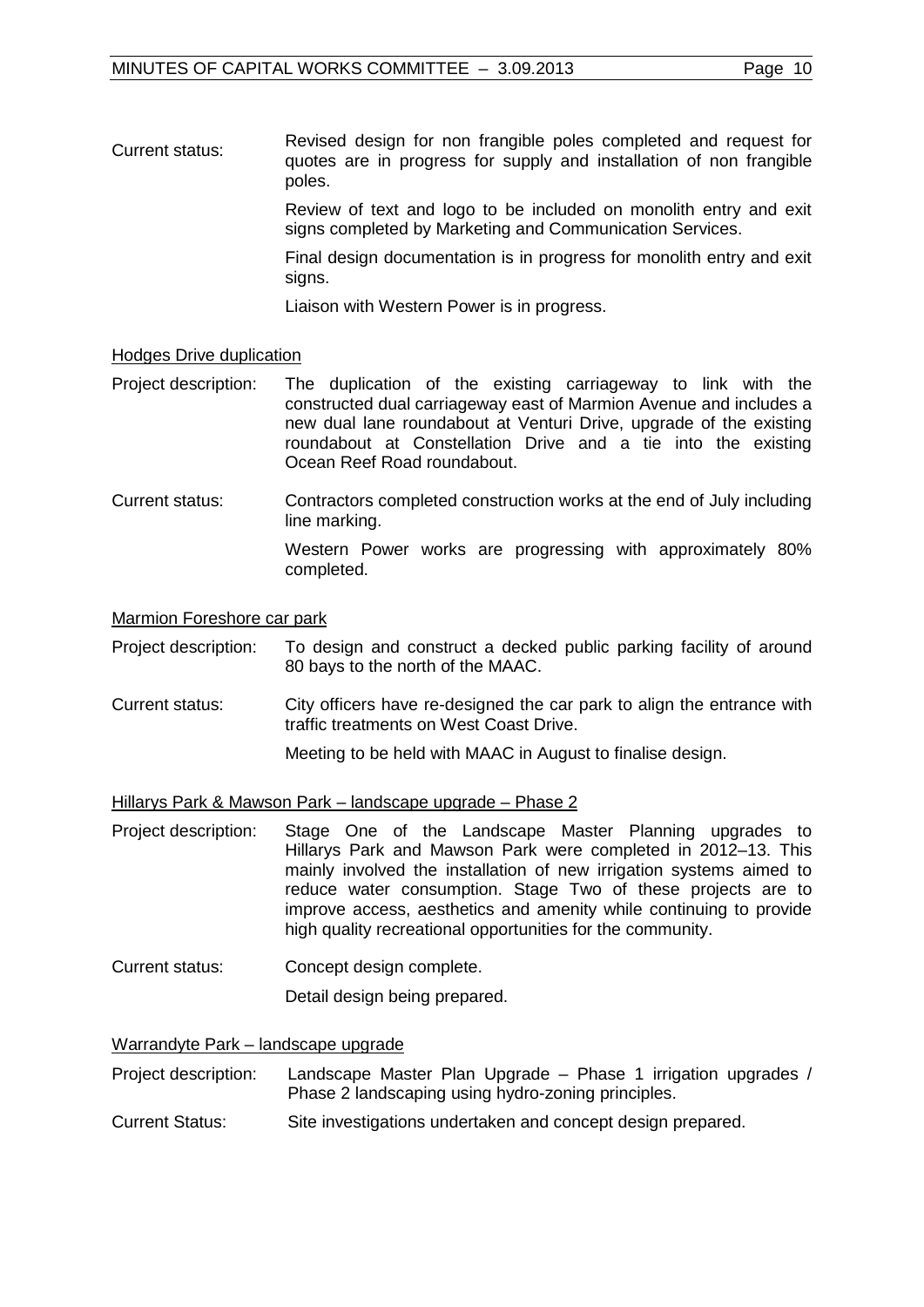### Shenton Avenue landscaping

Project description: Iconic Landscaping is the provision of landscape enhancements to east west arterial roads within the City of Joondalup.

> This arterial roads project will be undertaken in accordance with the City's Landscape Master Plan under the Streetscape Enhancement Program (SSE) for the preservation of local biodiversity through the collection, propagation and mass planting of local native species, thus ensuring the preservation of local biodiversity.

Current Status: Budget approved for 2013–14 and final drawings and cost estimate underway.

### Admiral Park refurbishment

- Project description: Admiral Park Clubroom building redevelopment to accommodate the Rugby League Club.
- Current Status: Construction will commence in September 2013 and tender evaluation completed.

### Iluka District Open Space - sports lighting upgrade

- Project description: The installation of 10 floodlight poles to upgrade floodlighting at Iluka District Open Space to meet Australian Standards for large ball sports training.
- Current Status: Detailed design commenced.

Preparation of tender documentation for advertisement in early September 2013.

### Otago Park – sump beautification

Project description: The conversion of the existing fenced sump to an open, attractive drainage facility, integrated with the adjoining park.

Current Status: The subdivision of Craigie High School has been tendered and is nearing commencement of construction by Landcorp. The Otago Park component will be included in Stage 1 construction works, to be completed prior to winter 2014.

> Focus on final agreement of terms and conditions for the cost sharing arrangement.

### Joondalup City Centre lighting

Project description: Upgrading of the Central Walk lighting from Shenton Avenue to Central Park.

Current Status: Community notification completed and site works commenced 22 July 2013.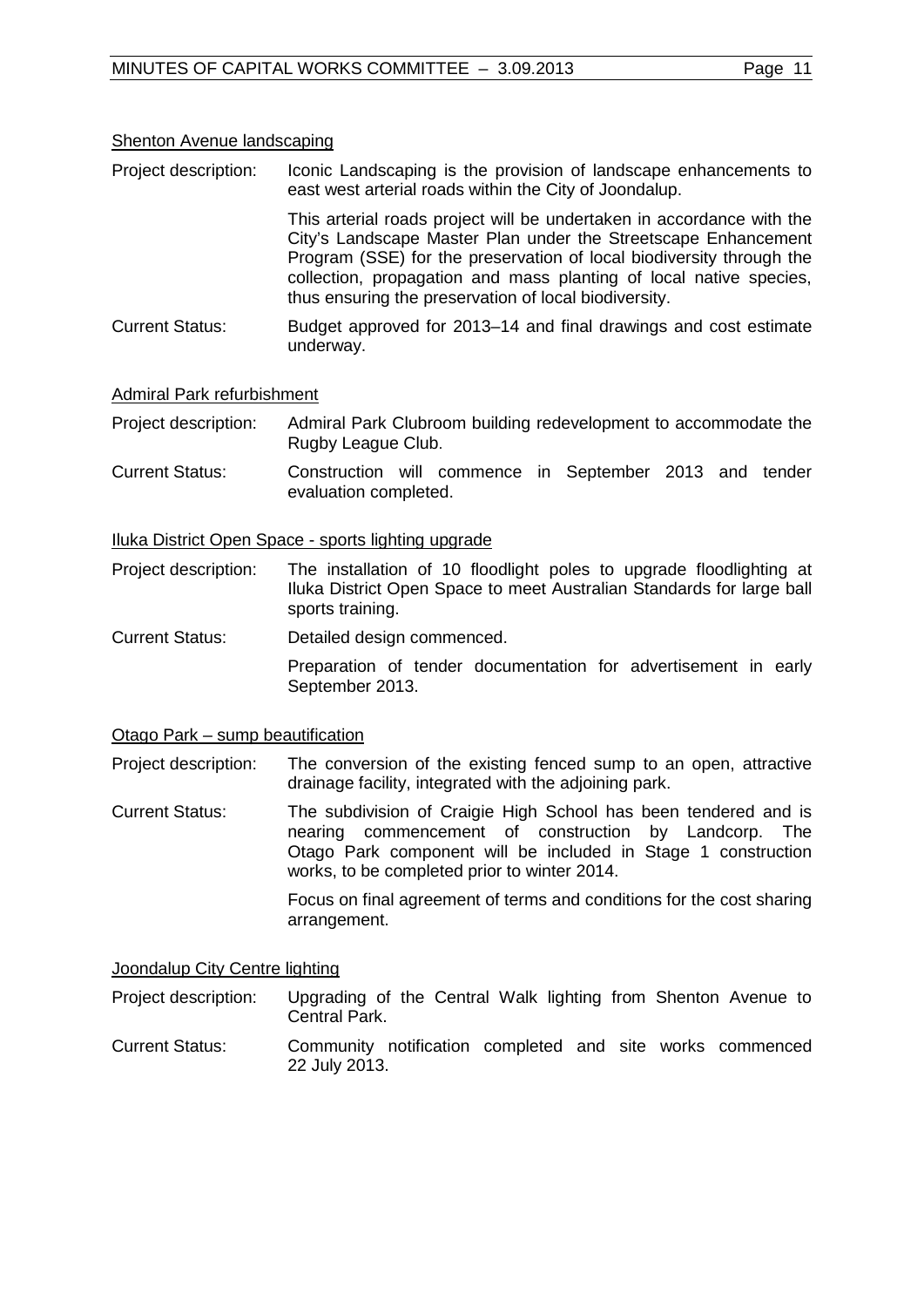### Warwick Leisure Centre extension

Project Description: The Warwick Leisure Centre is a shared facility with the Churches of Christ Sport and Recreation Association (Inc.) (CCSRA) and the City of Joondalup. The CCSRA have tenure over the sporting areas (until 2020) and the City controls the community element with the crèche and reception common to both. The entire facility is managed by CCSRA under an arrangement with the City for the community element which requires the City to pay an annual management fee and the operating deficit.

> The proposal is to expand and revamp the facility with additional indoor basketball courts, the removal of the tennis courts, the possible addition of a gym and reconfiguration of the entrance. The City would make a one off contribution of \$2 million to the construction of the basketball courts and CCSRA would assume all responsibilities for the ongoing financial operation at no annual cost to the City.

> It is proposed that the expansion and revamp project would be managed by CCSRA and the City would be making a financial contribution only.

Current Status: The CCSRA made a presentation to Elected Members at the Strategy Session in August 2012 to update on their progress of this project.

> A further presentation to Elected Members in regard to their proposal is scheduled for the Strategy Session on 3 September 2013.

> The City has budgeted for the contribution to be made in the current 2013-14 financial year.

Multi-storey car park – Boas Avenue

Project Description: Construction of a multi-storey car park in the City Centre off Boas Avenue (Car Park P3) providing facilities which are accessible, safe and affordable. Car park to further enhance the City Centre and support the further growth of the City.

Current Status: Tender for QS, Architect and consultant specialists' panel review completed.

Project plan awaiting sign off.

Quotation for appointing independent building surveyor to be called.

### **Legislation / Strategic Community Plan / policy implications**

**Legislation** Sections 5.17 and 6.80 of the *Local Government Act 1995.* 

A committee cannot make decisions, on behalf of the Council, that require an absolute majority decision (section 5.17 of the *Local Government Act 1995)*, in which case, and in accordance with Section 6.8 of the *Local Government Act 1995,* includes approving expenditure not included in the City's Annual Budget. The Capital Works Committee could only recommend to the Council to approve or modify capital works projects.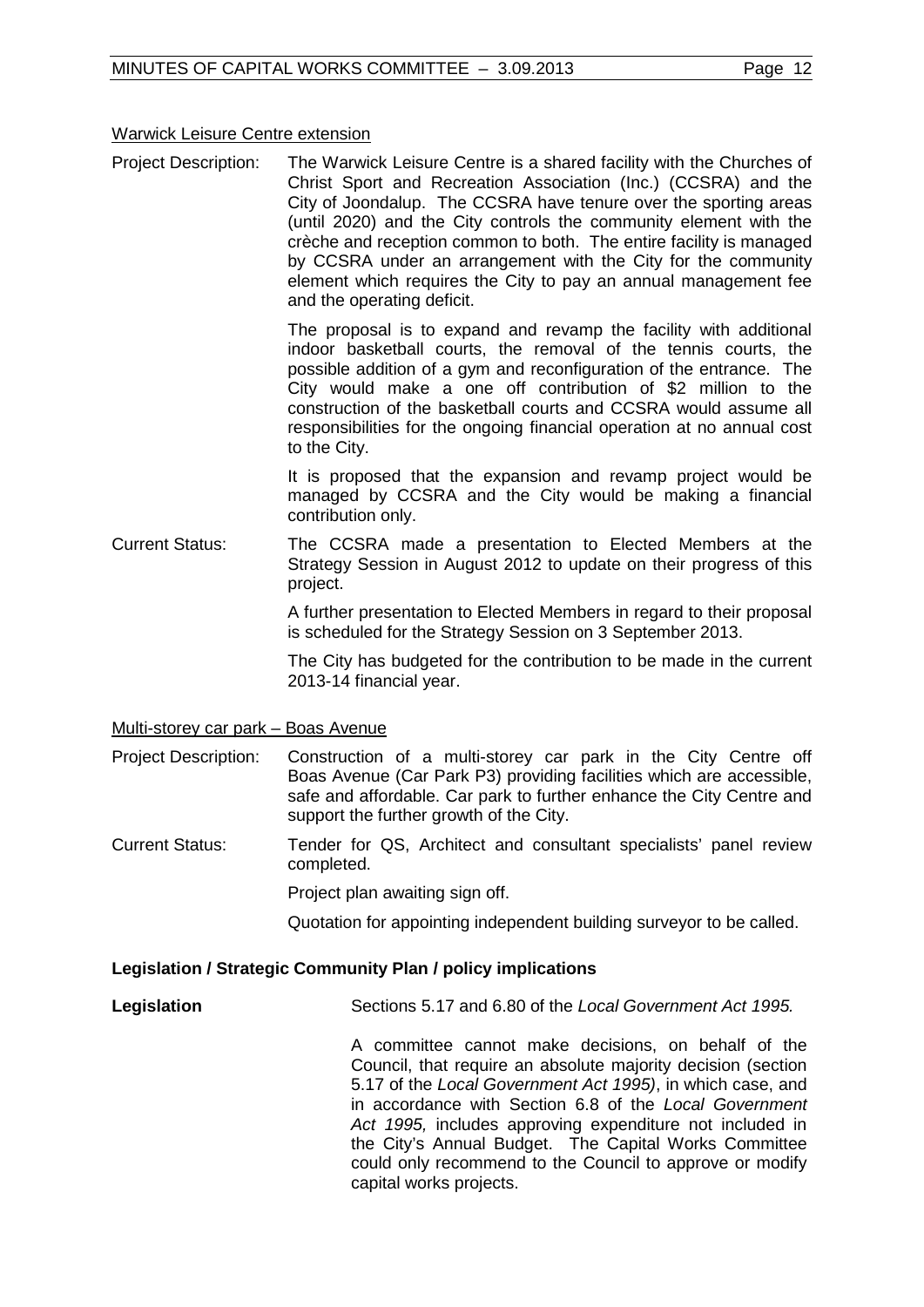### **Strategic Community Plan**

| <b>Key theme</b> | <b>Financial Sustainability.</b> |
|------------------|----------------------------------|
|------------------|----------------------------------|

**Objective** Major project delivery.

**Strategic initiative** Not applicable.

**Policy** Not applicable.

# **Risk management considerations**

Not applicable.

# **Financial/budget implications**

Not applicable.

# **Regional significance**

Not applicable.

# **Sustainability implications**

Not applicable.

### **Consultation**

Not applicable.

# **COMMENT**

The attached capital works project reports provide an update on the activities undertaken in the last month.

# **VOTING REQUIREMENTS**

Simple Majority.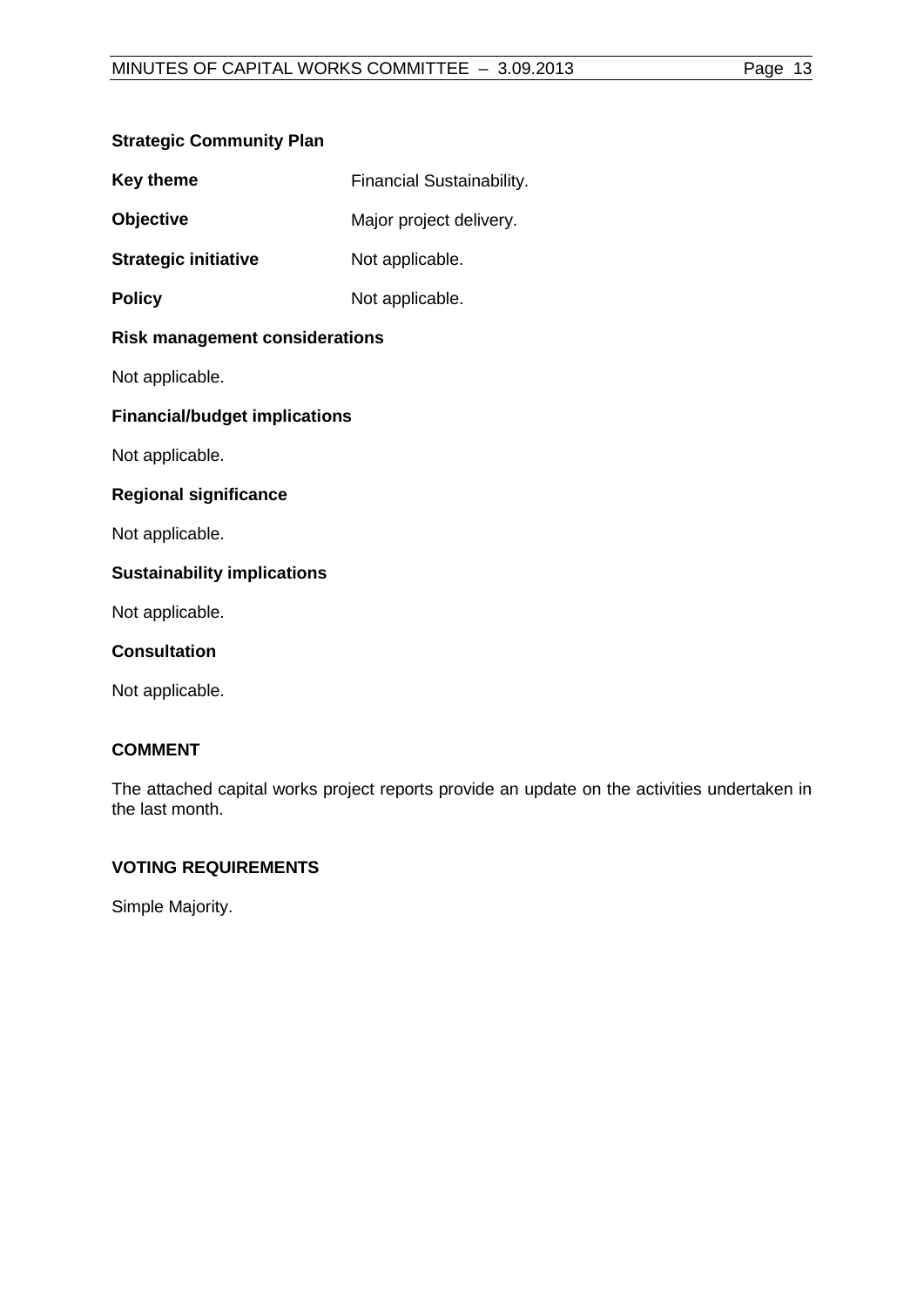*Cr Ritchie entered the room, the time being 6.17pm.*

**MOVED Cr Hollywood, SECONDED Cr Ritchie that the Capital Works Committee NOTES the attached bi-monthly capital works project reports for:**

- **Currambine Community Centre;**
- **Delamere Park construction;**
- **Entry statements and suburban entry statements;**
- **Hodges Drive duplication;**
- **Marmion Foreshore car park;**
- **Hillarys and Mawson Park landscape upgrade Phase 2;**
- **Warrandyte Park landscape upgrade;**
- **Shenton Avenue landscaping;**
- **Admiral Park refurbishment;**
- **Iluka District Open Space sports lighting upgrade;**
- **Otago Park sump beautification;**
- **Joondalup City Centre lighting;**
- **Multi-storey car park Boas Avenue.**

### The Motion was Put and **CARRIED** (5/0)

**In favour of the Motion:** Mayor Pickard, Crs Corr, Hollywood, Ritchie and Taylor.

*Appendix 2 refers*

*[To access this attachment on electronic document, click here: Attach2agnCWC030913.pdf](http://www.joondalup.wa.gov.au/files/committees/CWOC/2013/Attach2agnCWC030913.pdf)*